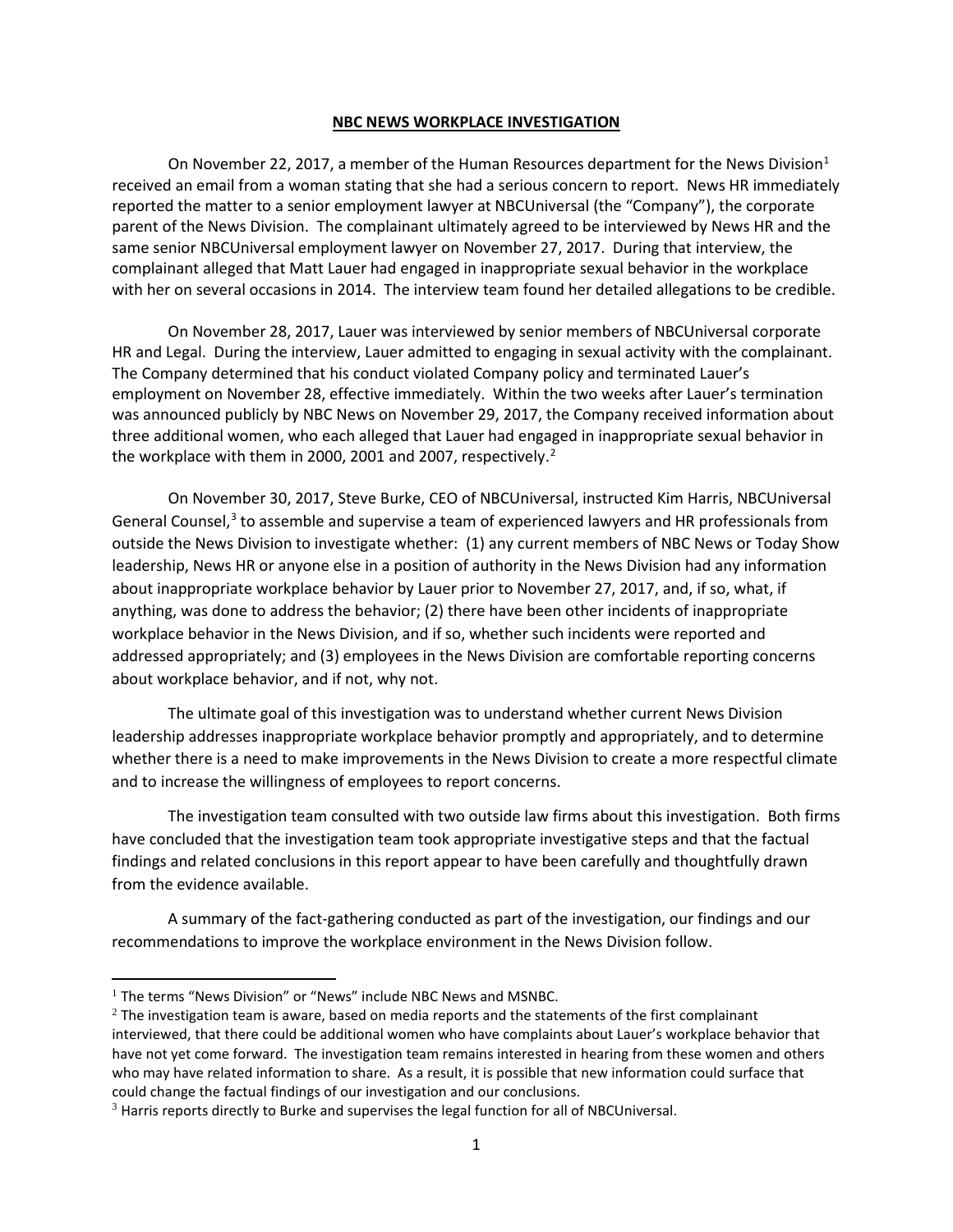### **Fact-Gathering**

The investigation team interviewed 68 individuals who were identified by the investigation team as possibly having information relevant to the investigation. The current leadership of the News Division was interviewed, as well as members of the News HR and communications functions. Current and former members of the Today Show staff were also interviewed, including producers at all seniority levels, on-air talent (both anchors and certain correspondents and contributors), and employees in the booking and production groups that support that program. Former members of NBC News leadership and former News HR leaders were also contacted for information. Given the sensitive nature of the topics discussed and the desire expressed by numerous witnesses for their identity and the information they provided to remain confidential, all interview notes have been maintained in a secure location that only the investigation team can access. No one in the News Division has had access to the interview notes.

The investigation team also conducted targeted email account searches and reviews, including the email accounts of Lauer and NBC News and Today Show leadership, reviewed text messages on Lauer's work-issued phones, and reviewed other relevant documents and information. NBCUniversal Legal department records and HR records for both NBCUniversal and the News Division were reviewed, together with records from the Comcast NBCUniversal complaint helplines and web portal, to determine whether there were any prior complaints about Lauer. None were found. Overall, the availability of evidence was impacted by the passage of time.

# **Factual Findings**

We found no evidence indicating that any NBC News or Today Show leadership, News HR or others in positions of authority in the News Division received any complaints about Lauer's workplace behavior prior to November 27, 2017. All four women who came forward confirmed that they did not tell their direct manager or anyone else in a position of authority about their sexual encounters with Lauer.<sup>[4](#page-1-0)</sup> Current and former members of NBC News and Today Show leadership, as well as News HR, stated that they had never received a complaint about inappropriate workplace behavior by Lauer, and we did not find any contrary evidence.<sup>[5](#page-1-1)</sup>

We were also unable to establish that any of those interviewed, including NBC News and Today Show leadership, News HR and others in positions of authority in the News Division, knew that Lauer had engaged in sexual activity with other employees. Every such individual credibly responded that they

<span id="page-1-1"></span><span id="page-1-0"></span><sup>&</sup>lt;sup>4</sup> Although she did not tell her direct manager at the time about her sexual encounter with Lauer in 2001, one of the four complainants did state that, in or around 1996, she contemporaneously told that manager about an inappropriate interaction with Lauer where he placed his hand on her thigh and made a sexually suggestive comment. According to the complainant, her manager inquired about her well-being, and they agreed that, for a time, the complainant would not be assigned to projects that required travel with Lauer. The manager had a similar recollection of the conversation and stated that she does not recall reporting the interaction to anyone.  $<sup>5</sup>$  Ann Curry has stated in the press that, in 2012, a woman came to her claiming that Lauer had sexually harassed</sup> her and that Curry then told management at the time that they should be concerned about Lauer's behavior toward women. In a discussion with the investigation team, Curry confirmed that she did not disclose to anyone in management that she had received a specific complaint. Curry declined to share with the investigation team the identity of anyone in management with whom she spoke at the time or the identity of the woman who came to her with a complaint about Lauer. The members of NBC News and Today Show leadership at the time with whom we spoke denied having any such conversation with Curry.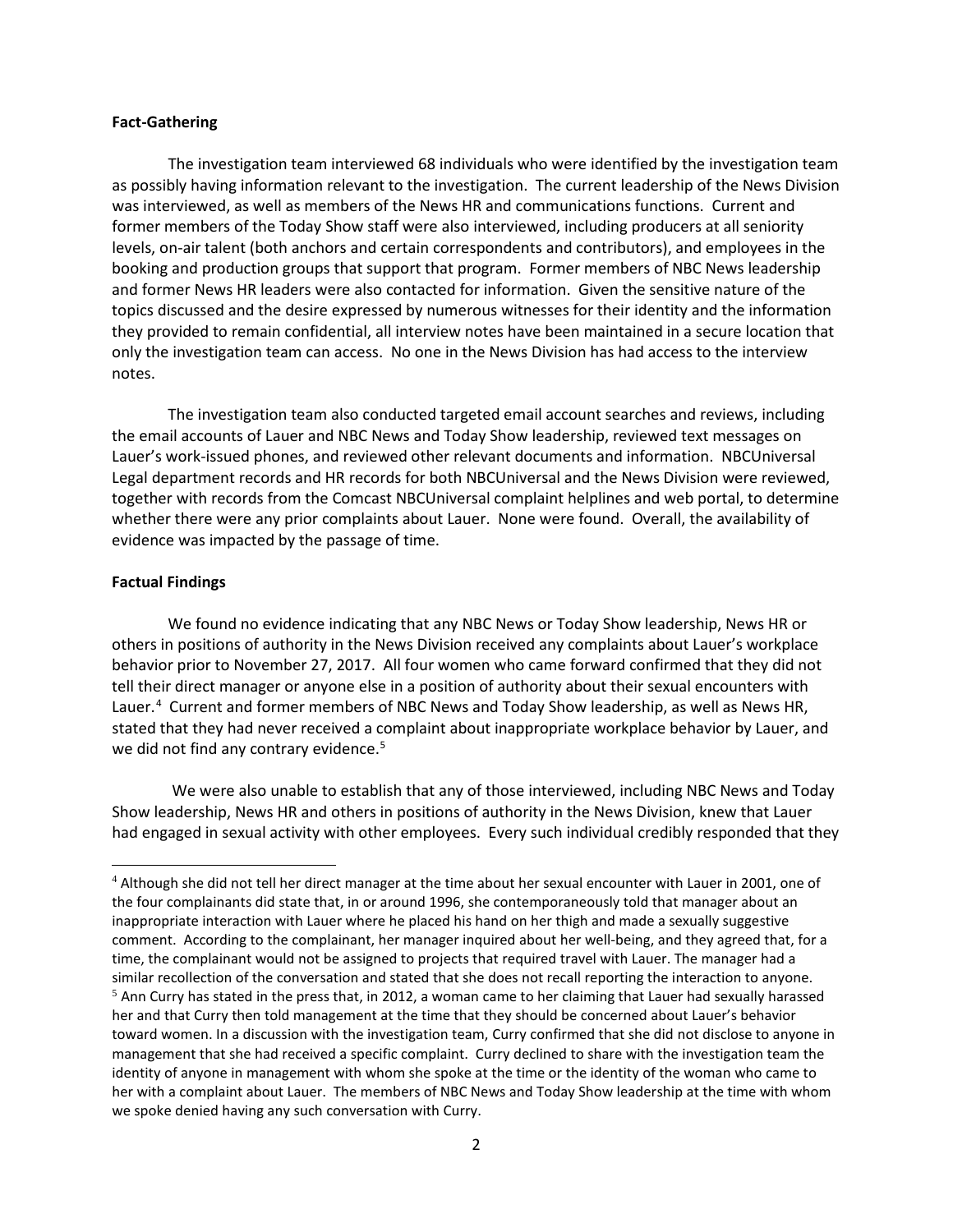had no such knowledge. Most witnesses interviewed stated that they had heard or read rumors about Lauer's personal life, including tabloid stories about the troubled state of his marriage and the possibility of extramarital affairs, but those witnesses believed, with limited exceptions, that the rumored extramarital affairs were with women outside of the Company.<sup>[6](#page-2-0)</sup> Many interviewed expressed shock upon reading press reports regarding Lauer's alleged behavior, including employees who spent significant amounts of time with Lauer as a result of their job duties or having known him for years. Two of the four complainants who came forward said that they believe former NBC News or Today Show leadership knew or must have known about Lauer's alleged inappropriate sexual behavior in the workplace. The former leaders with whom we spoke denied any such knowledge, however, and we were unable to otherwise substantiate it.

Most witnesses had positive things to say about Lauer's demeanor in the workplace. Lauer also was described as a very private person who acted as a friend and professional mentor to both men and women alike over decades at the Today Show.

A number of individuals interviewed said that Lauer could be flirtatious, would frequently make jokes, some with sexual overtones, and would openly engage in sexually-oriented banter in the workplace. Several women also credibly described to the investigation team being the subject of what they believed was a sexual overture from Lauer in which he complimented them on their appearance in sexually suggestive ways. According to these women, Lauer did not pursue them further when they deflected or ignored the overture, and they did not experience any retaliation. All these women stated that they did not report this behavior to anyone in a position of authority.

The investigation team also inquired about the nature of the "button" in Lauer's office that was alleged to have locked the door. According to the NBCUniversal facilities team, the button is a commonly available feature in executive offices in multiple NBCUniversal facilities to provide an efficient way to close the door without getting up from the desk. The button releases a magnet that holds the door open. It does not lock the door from the inside.

Every witness we interviewed was asked whether they had concerns about inappropriate workplace behavior by any other employees. A small number of those interviewed raised additional concerns in their interview, including about rumored extramarital affairs among employees. Most of the concerns already had been reported, investigated and addressed through disciplinary action where warranted. The remainder that were not previously known involved allegations of conduct less egregious than that pertaining to Lauer, and they are being investigated and addressed in a manner consistent with Company policies and procedures. Based on the nature and number of complaints reviewed, including the allegations related to Lauer's conduct and the other workplace complaints that have been raised through existing channels, the investigation team does not believe that there is a widespread or systemic pattern of behavior that violates Company policy or a culture of harassment in the News Division.[7](#page-2-1)

<span id="page-2-0"></span> <sup>6</sup> There has been a persistent rumor in the media and the News Division, which was repeated by witnesses during the investigation, that Lauer had an extramarital affair with a News colleague. That colleague denied that any such affair occurred. Some witnesses also speculated about other women at the Company who may have had a sexual relationship with Lauer. We interviewed each of the women mentioned, and they each denied any sexual relationship with or inappropriate behavior by Lauer.

<span id="page-2-1"></span> $7$  We may re-evaluate these conclusions, as appropriate, if new information comes to our attention.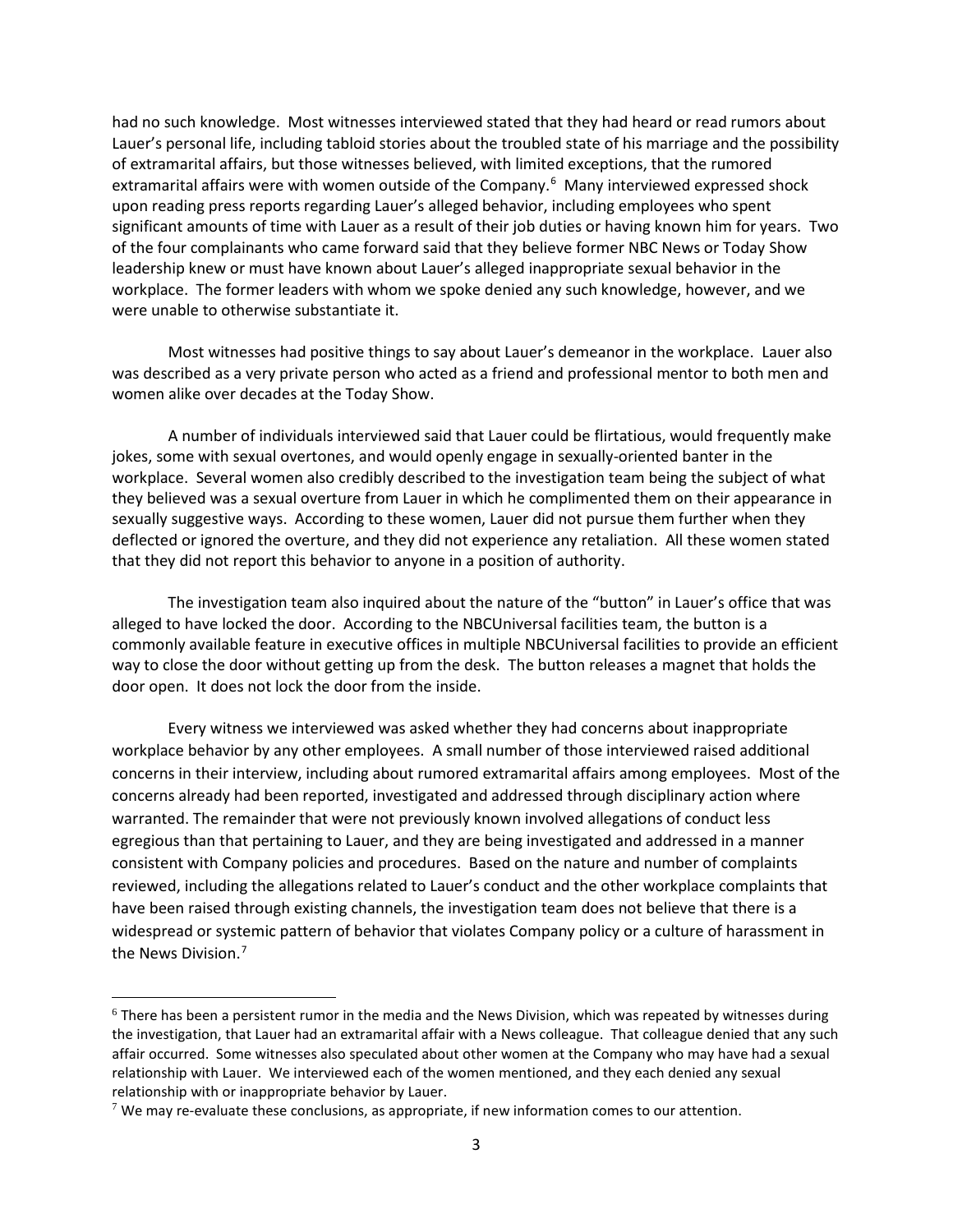#### **Culture Assessment**

The investigation team found current and former NBC News and Today Show leadership, News HR, and others interviewed who were in positions of authority in the News Division to be credible in their denials of knowledge of Lauer's inappropriate sexual behavior in the workplace. The investigation team also found credible the complainants' allegations about Lauer's inappropriate sexual behavior in the workplace, as well as other witnesses' statements about Lauer's sexual overtures and his sexual banter in the workplace. It was troubling, therefore, that no complaints appear to have been reported about Lauer's behavior through any channel over a long period of time. This failure to report was a key focus of our interviews, as well as the broader cultural assessment.

Although the witnesses interviewed were generally aware of official Company channels to raise workplace issues, a number of them said they had concerns about reporting inappropriate workplace conduct to News HR, including: a lack of familiarity with News HR representatives; a fear of retaliation; a belief that complaints cannot or will not be kept confidential; and a lack of a private environment in which to raise issues, because News HR sits in glass-walled offices among other News Division employees. Similar concerns regarding a lack of anonymity and fears of retaliation were raised about reporting complaints directly to management.

In order to gain a deeper and broader understanding of any cultural issues in the News Division that might be impeding reporting, the investigation team also initiated a comprehensive culture assessment. A special team from NBCUniversal's corporate Labor and Employment Law group with experience in conducting these types of workplace assessments held over 30 voluntary one-hour sessions with small groups of employees randomly chosen from across the News Division at different levels of seniority. Over 400 employees were invited to attend a session and 262 employees participated. Names were not recorded in order to promote candor. In each meeting, the team asked the same three open-ended questions:

- (1) Do you feel like you work in a respectful environment?
- (2) What obstacles do you see, to you or others, to raising a concern about harassment or other inappropriate behavior?
- (3) What suggestions do you have to make this a more respectful place to work?

Extensive notes were taken of each session to capture the views expressed. At the end of each session, the team provided participating employees with a questionnaire designed to obtain additional information on employees' level of comfort with reporting concerns and knowledge of how to do so.

In their substantive comments, participants expressed many positive sentiments about their work environment, particularly in relation to the strong connections they feel with their colleagues and the pride in the important work they accomplish on a daily basis. While many employees expressed positive views of their managers, others pointed to a deficit in people management skills, which they felt contributed to a lack of respect in the workplace, particularly given the intense pressure of news deadlines.

The results of the questionnaire showed that a significant majority of participants would feel comfortable going to News HR with a concern about inappropriate sexual behavior or other disrespectful conduct and were aware of channels other than News HR to raise any concerns. However, a substantial number of employees indicated uncertainty about whether, if raised, their concerns would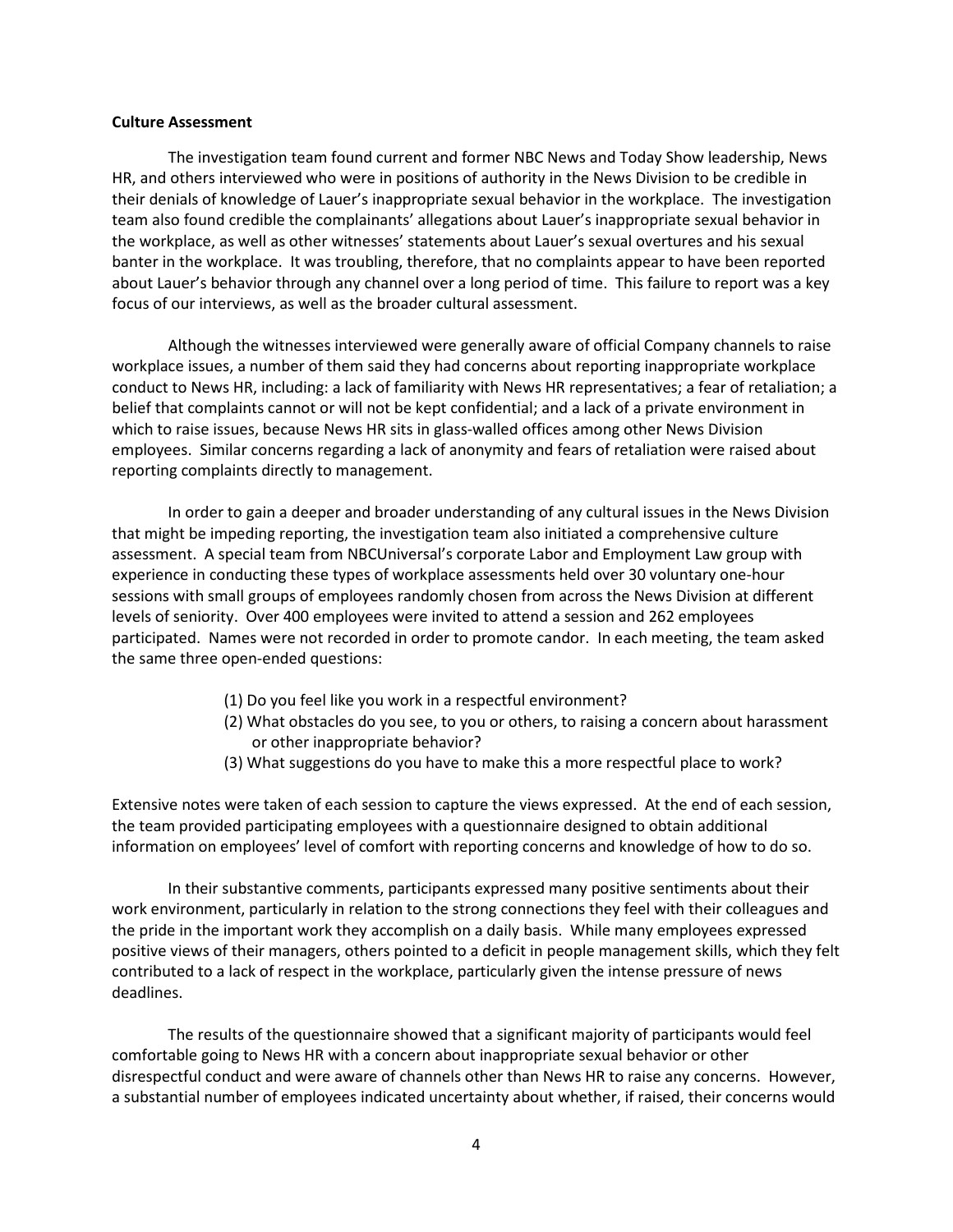be promptly and thoroughly investigated or that appropriate action would be taken. Further, during the small group sessions, employees perceived a lack of connection with News HR, an absence of transparent communication from both News HR and their managers, a sense that News HR was too closely aligned with management, and a fear of subtle retaliation, as barriers to reporting concerns.

To address these issues, employees suggested ways to build greater rapport with News HR and to improve visibility into how workplace complaints are investigated. They also called for managers to create stronger lines of communication with employees.<sup>[8](#page-4-0)</sup>

## **Conclusions and Recommendations**

 $\overline{a}$ 

As noted above, the investigation team found credible the four complainants' allegations that Lauer engaged in inappropriate sexual behavior in the workplace. The team also found credible the statements of NBC News and Today Show leadership, News HR and others in positions of authority in the News Division, as well as numerous other News and Today Show employees, that they did not know about his behavior. The investigation team also found that Lauer frequently engaged in sexual banter or joking in open working environments with other employees present or in a position to overhear his comments. While the nature and frequency of that conduct did not rise to the level of creating a hostile work environment, and no witnesses described it as such, it may have contributed to an atmosphere where some employees who may have had concerns assumed nothing would be done to address them, particularly given Lauer's perceived importance to the News Division. That being said, as noted above, the investigation team does not believe that there is a current widespread or systemic pattern of behavior that violates Company policy or a current culture of harassment in the News Division, based on our interviews, the cultural assessment and our review of the nature and number of workplace complaints in the News Division.

It is clear from this investigation and the cultural assessment that, although most employees understand that a number of channels exist both inside and outside of the News Division to report concerns (including anonymously), more work needs to be done to ensure that all employees have this information, feel comfortable reporting concerns and do not fear retaliation if they do. Similarly, more education is necessary to ensure employees understand how complaints are investigated and addressed, which will contribute to an environment where they feel secure in their ability to report concerns. The investigation team strongly recommends that the News Division take immediate, concrete steps to create a lasting culture that encourages a respectful work environment free of inappropriate sexual or other conduct and prompt reporting of concerns without fear of retaliation, and demonstrates that concerns raised will be addressed promptly, appropriately and effectively. We recommend a number of steps below, in addition to measures that will be taken at the NBCUniversal corporate level, to ensure that employees throughout the Company understand Company policy about workplace behavior, the existence of reporting channels, the investigative process, and the Company's genuine commitment to prohibit and prevent retaliation.

Improve Training – Although a vast majority of the News Division completed the mandatory online "Preventing Workplace Harassment" training when it was last offered, the investigation team recommended interactive in-person training for the entire News Division shortly after the investigation began in order to jump start a shared knowledge of behavioral expectations in the workplace and a

<span id="page-4-0"></span><sup>&</sup>lt;sup>8</sup> The investigation team has shared with News leadership detailed findings from the culture assessment so they can determine what additional steps might be warranted.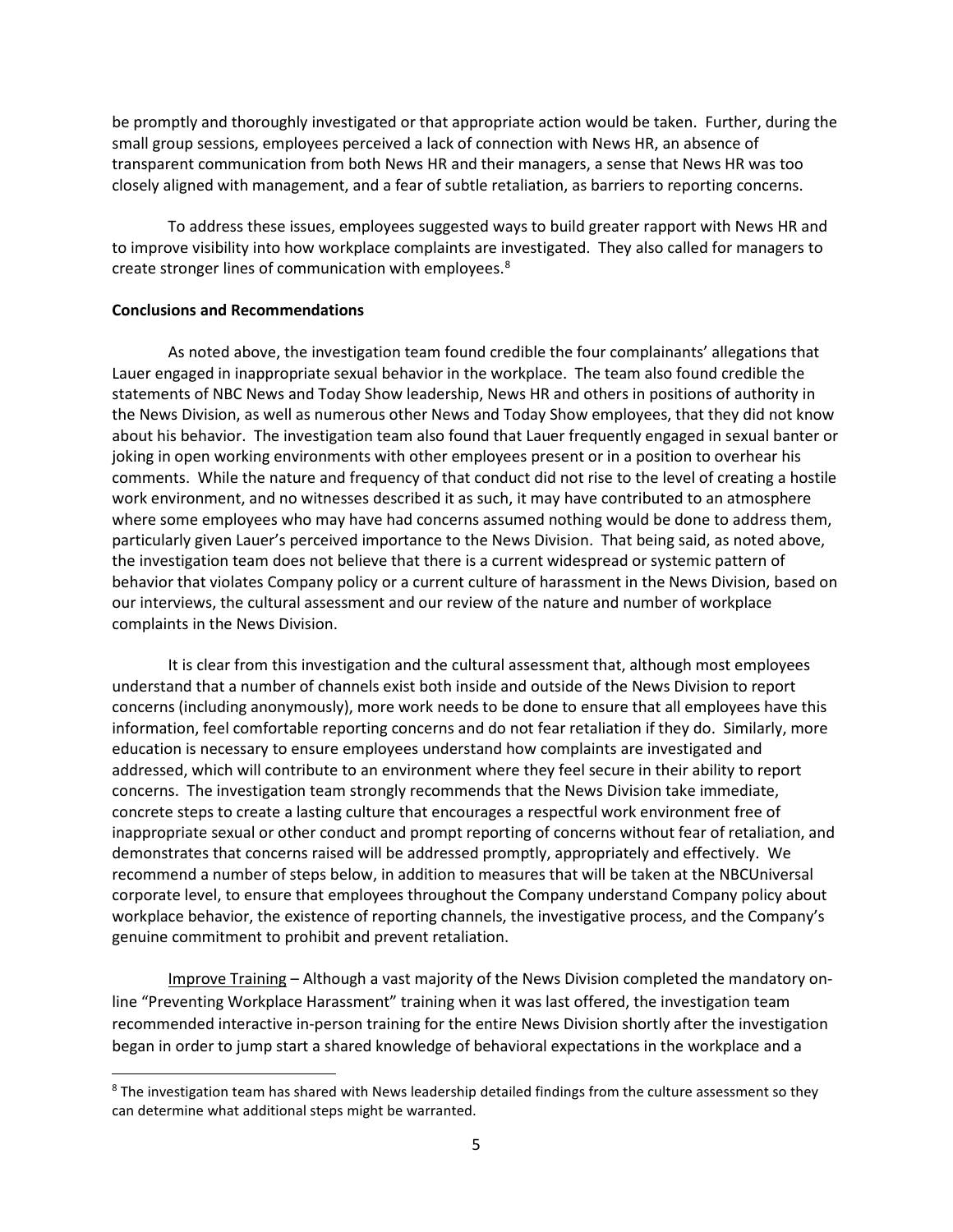deeper understanding of complaint reporting channels and investigation procedures. Based on the team's recommendation, the News Division engaged Seyfarth Shaw At Work (SSAW), a corporate compliance services company that is a subsidiary business of the law firm Seyfarth Shaw LLP, to conduct in-person training for all its employees. The sessions, each attended by 20-25 employees, last two hours and are conducted by experienced facilitators. The trainers start each session by supplying attendees with an understanding of anti-harassment and retaliation law, as well as a review of the Company's relevant policies and the various channels through which workplace concerns may be reported. The session then turns to interactive small-group discussions of scenarios customized to evoke situations that News employees may confront in their day-to-day work. The facilitator encourages constructive dialog on whether the scenarios describe problematic behavior, exploring the nuances of workplace interactions and the different perception colleagues may bring to the same set of facts. Participants leave with a set of tools and a common language that they can apply to actual workplace situations. Feedback has been overwhelmingly positive. To date, SSAW has facilitated more than 90 sessions in New York, Washington D.C. and Los Angeles, to more than 83% of the News Division employee population. The entire News Division population, approximately 2,000 employees, will have been trained by June 30, 2018.

Efforts are also underway at the NBCUniversal corporate level to enhance the mandatory on-line training on preventing workplace harassment, which is offered biannually to all US-based NBCUniversal employees. The new course will be available in the summer of 2018. We will also be exploring the use of in-person training more broadly and on a more regular basis.

Improve Communication from Management – It is also important that News Division leadership consistently set the tone from the top by emphasizing as often as possible the Company's commitment to a safe and respectful workplace, a willingness to take appropriate action no matter who is involved, and no tolerance for retaliation. Since this investigation began, News Division leadership has been communicating these points regularly with employees. In addition, it is important that managers throughout the News Division are visible and vocal on these commitments as well so that employees develop confidence that they are meaningful. As appropriate, more information should be shared with complainants about how their concerns are addressed, including details on the investigation process and what disciplinary action, if any, is taken.

NBCUniversal corporate soon will be issuing an updated Company-wide policy to provide greater detail on expectations regarding workplace behavior, to explain the investigations process and to ensure that all management employees understand their obligations to report concerns.

Improve Use of Reporting Channels – The investigation team also strongly recommends that the News Division take action to improve employees' comfort with reporting concerns. At the NBCUniversal corporate level we are taking two steps to assist in this endeavor Company-wide. First, we will be establishing at the NBCUniversal corporate level a Fair Employment Practices Group comprised of experienced lawyers and other professionals to provide additional resources who will be available to receive and investigate concerns from anywhere in the Company, independent of any business unit. Second, we have and will continue to increase the visibility of the existing reporting channels, including the helpline and web portal, which provide for anonymous reporting to a third party provider, through an enhanced presence on the Company intranet and more frequent signage on Company electronic billboards, among other measures.